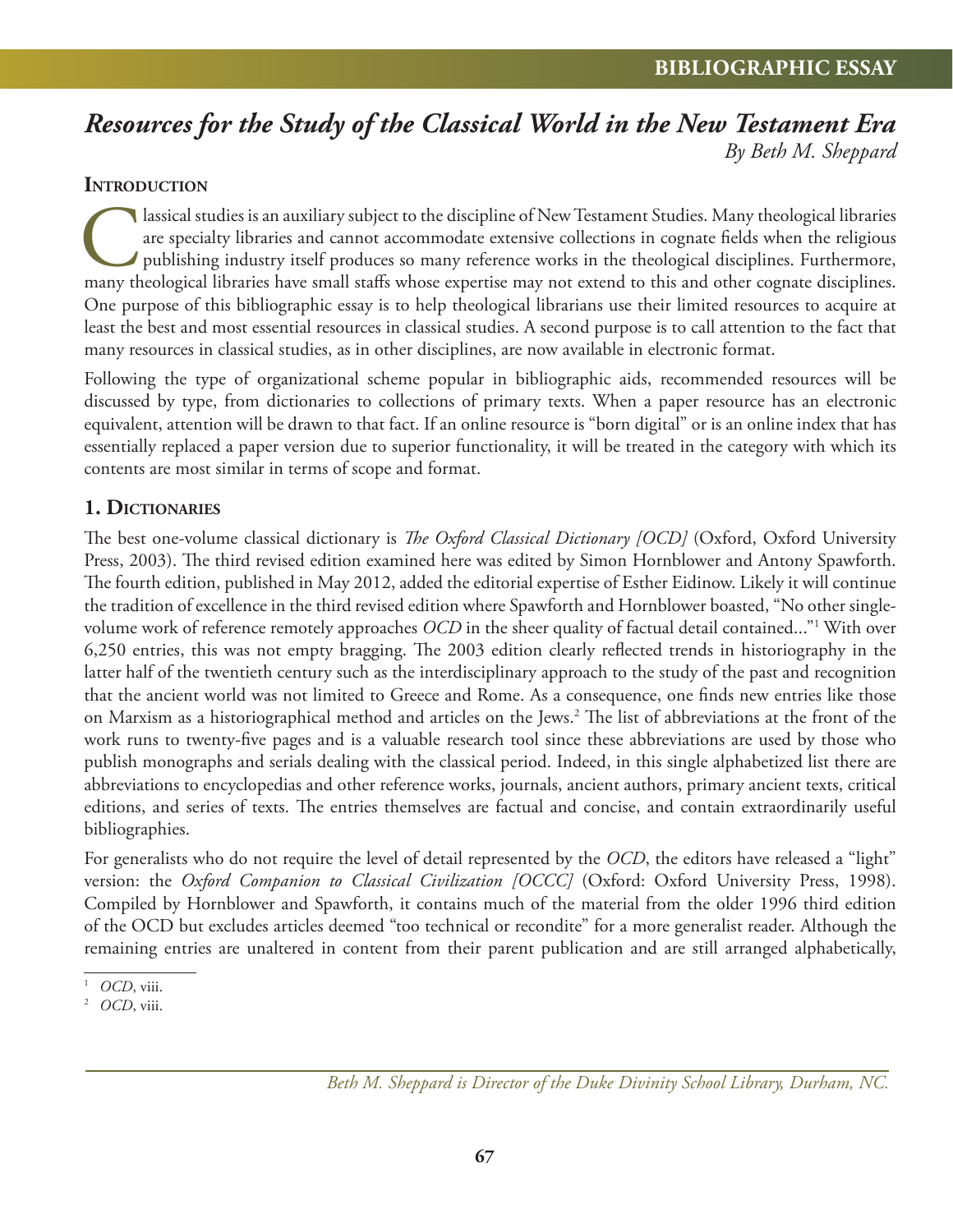the individual bibliographies were replaced by a single selected bibliography at the end of the volume. Finally, the *OCCC* contains a variety of maps and illustrations, making it more visually appealing than the formal, twocolumn format of the original.

Both the *OCCC* and the *OCD* are available in electronic format in *Oxford Reference Online*, the premium collection version of which also includes titles familiar to theological librarians like the *Oxford Companion to the Bible* (1993), the *Concise Oxford Dictionary of the Christian Church* (2000) and W. R. F. Browning's *Dictionary of the Bible* (2009). Researchers using the *Oxford Reference Online* database may cross-search all biblical and classical resources simultaneously, a feature that supersedes the functionality of print versions. Although many libraries may have these items available through their online database pool, individuals without library access may pay Oxford directly via either a monthly or annual payment program.<sup>3</sup>

One indication that a reference work has become a standard is the tendency of competing publishers to try to differentiate their own products from it. Indeed, *The Cambridge Dictionary of Classical Civilization [CDCC]* (Cambridge: Cambridge University Press, 2006), edited by Graham Shipley, John Vanderspoel, David Mattingly, and Lin Foxhall, does just this when it offers a listing of approximately 360 titles of entries that are not covered in the *OCD*. Many of these reveal an interest in an historical methodology known as "cultural history" or "total history" where no subject is too mundane for examination by the historian. One example of this is the entry "Nails." It describes nails as "metal spikes primarily used for joining pieces of wood."4 Also illustrative of this methodological approach are entries on perfume, flora and fauna, science, and social conventions. With only 1,630 main entries, the editors had ample room for approximately 350 maps, charts, illustrations, and even text boxes. Two icons in the entries, a Roman arch and Greek owl, indicate whether an article is focused on Greek or Roman civilization, an overly simplistic distinction given that cultures borrow from one another. A third icon is a stylized eye of Horus. This, however, has nothing to do with ancient Egypt, but is used to point to additional entries of interest in the *CDCC*. Another innovation is a classified list of headwords. It allows users to locate individual entries conceptually within a larger subject category. For instance, the list indicates that there are thirtyseven entries within the category "Environment." Although Cambridge University Press does offer many of its texts in e-format, the *CDCC* was not among them at the time this essay was being written.5

The third edition of the *Oxford Companion to Classical Literature [OCCL]* (Oxford: Oxford University Press, 2011) is also a reference tool that should not be overlooked by historians of the New Testament era. It includes plot summaries, descriptions of literary genres, and biographies of ancient authors. There are also entries on science, religion, and ancient society and biographies of ancient authors. Following the *OCD*, Margaret Howatson's 1989 edition of the *OCCL* is offered in a shorter form, abridged with the aid of Ian Chilvers in 1993. Both the original and shorter volumes also are available in *Oxford Reference Online*.

Another work in the field of literature of interest to historians is the third edition of *Lemprière's Classical Dictionary of Proper Names Mentioned in Ancient Authors Writ Large* (London: Routledge and Keagan Paul, 1984) by F. A. Wright with an introduction by R. Willets. It includes proper names that appear in classical, but not biblical, texts. It is not designed for the novice and assumes that the user is familiar with standard abbreviations for ancient writings.

 $3$  Details are available under the "How to subscribe" link at  $\frac{\text{http://www.oxfordreference.com/pages/intro.}}{\text{WH Manning}}$ 

W.H. Manning, "Nails," *CDCC*, 603.

 $^5\,$  A title list for "Cambridge Books Online" on the publisher's website did not include this title as of 5/12/2012.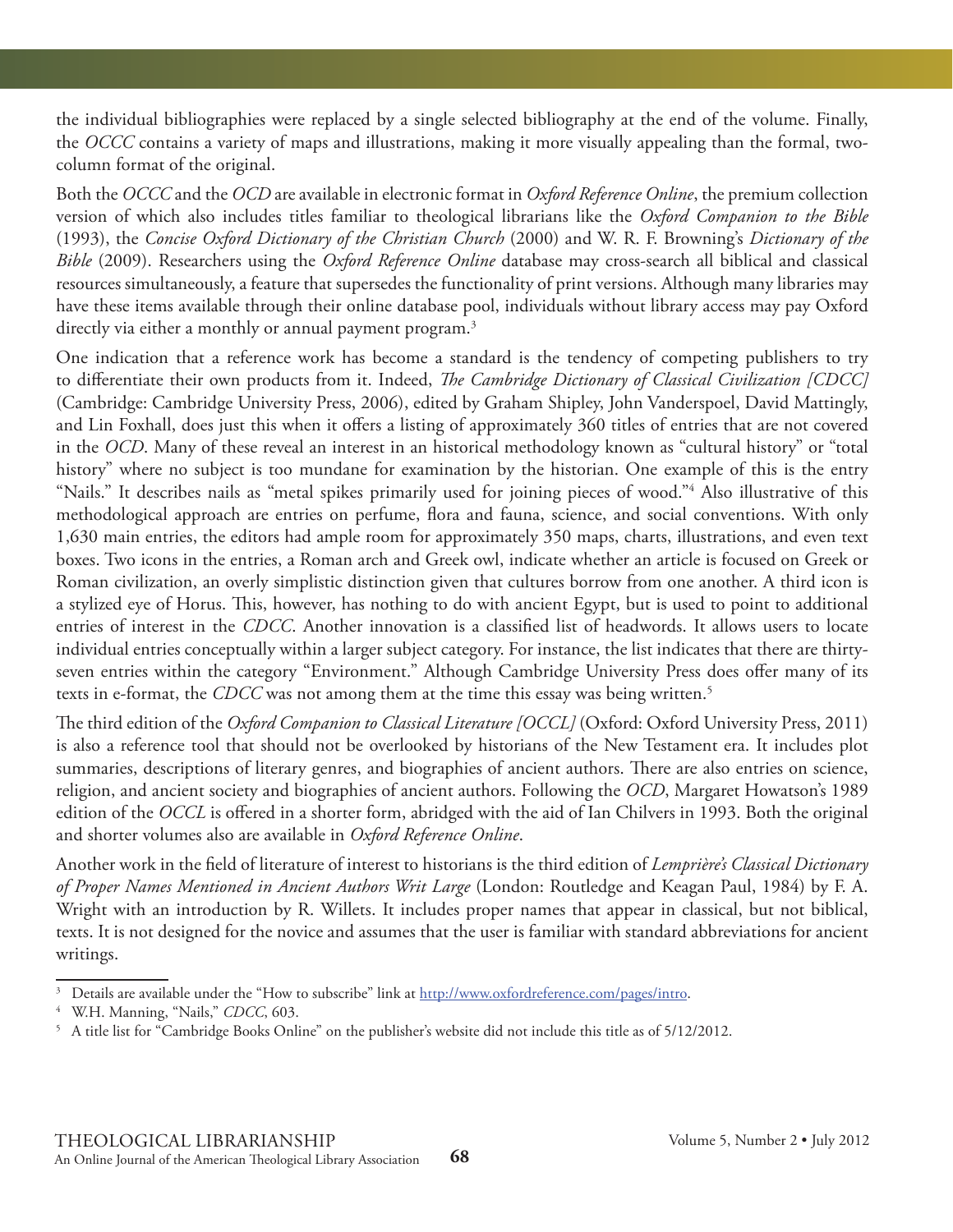The final work to be recommended in this category is Michael Grant's specialty dictionary, *A Guide to the Ancient World* (New York: H. W. Wilson, 1986). Just as *Lemprière's Dictionary* is a valuable source of information about people and names in antiquity, Grant's guide provides a helpful orientation to a selection of 900 of "the most important geographical locations in the ancient Greek, Etruscan, and Roman world."6 Preceded by several maps, the dictionary entries are arranged alphabetically and include cities, towns, rivers, lakes, and other landmarks. Each entry includes not only information about history and geography, but also art and archaeology. Grant drew his material from the classical writers, inscriptions, coins, and site excavation reports.

#### **2. ENCYCLOPEDIAS**

Encyclopedias tend to have articles that are longer than those found in dictionaries. One standard work of this type that is intended for a graduate-level readership is *Brill's New Pauly Encyclopedia of the Ancient World* (Leiden and Boston: Brill, 2006-2011). This English edition of Hubert Cancik and Helmuth Schnieder's *Der Neue Pauly Enzyklopädie der Antike [DNP]* (Stuttgart and Weimar: J. B. Metzler, 1996) contains twenty volumes with the first fifteen focusing on Greco-Roman antiquity and a separate five-volume subset addressing the classical tradition. The *Classical Tradition* volumes, edited by Manfred Landfester, trace the influence of antiquity in the history of classical scholarship. Both the German version and Francis Gentry's English translation of the full encyclopedia are available online through the Brill interface. From the search screen researchers may select the individual *Antiquity* or *Traditions* sub-sets or even the full German version. When institutions own other Brill e-reference texts such as the *Encyclopedia of Judaism* (2005), *Dictionary of Gnosis & Western Esotericism* (2005), or the *Encyclopedia of Christianity* (1999-2008)*,* cross-searching is possible.

Coverage in the *DNP* is broad, yet deep. Many articles are in the 5,000-8,000 word range. The editors do view Christianity as an integral movement within the ancient world. As a result, some articles focus directly on biblical characters as well as on social institutions in which the New Testament characters are operating.

Another work, the *Oxford Encyclopedia of Ancient Greece and Rome [OEAGR]* (Oxford: Oxford University Press, 2010) also includes coverage of Christianity. Editor Michael Gagarin and associate editor Elaine Fantham, however, are clear that their interest in Christianity is historical rather than theological.7 Content spans the period from 3,000 BCE to 600 CE and is intended for a more general audience than *DNP*. The *OEAGR* contains only 1,100+ entries, but these reflect not only Greek and Latin civilizations but also others that intersect with or influence them. The total history and cultural history methodological slant is apparent in overview articles that address a wide range of topics from everyday life such as music, medicine, literature, philosophy, politics and law, and even articles on both Latin and Greek historiography. Although Howatson's *OCCL* and the third edition of the Lemprière contain chronological lists, the one in the first volume of the *OEGAR* is clearly superior. Arranged in five columns, the timeline includes dates, the political and military history of Greece, Roman political and military history, achievements in language/literature/philosophy/religion, and, finally, art and architecture. Even Paul's vision of Jesus at Damascus is included. Like all of the other Oxford publications mentioned so far, the *OEAGR* has an e-book version within the *Oxford Reference Online* database.

Michael Grant, whose *Guide to the Ancient World* was mentioned earlier, is also co-editor with Rachel Kitzinger of one more encyclopedic work, the three-volume *Civilization of the Ancient Mediterranean: Greece and Rome* (New

<sup>6</sup> *A Guide to the Ancient World,* Introduction.

<sup>7</sup> *OEAGR*, xxiv.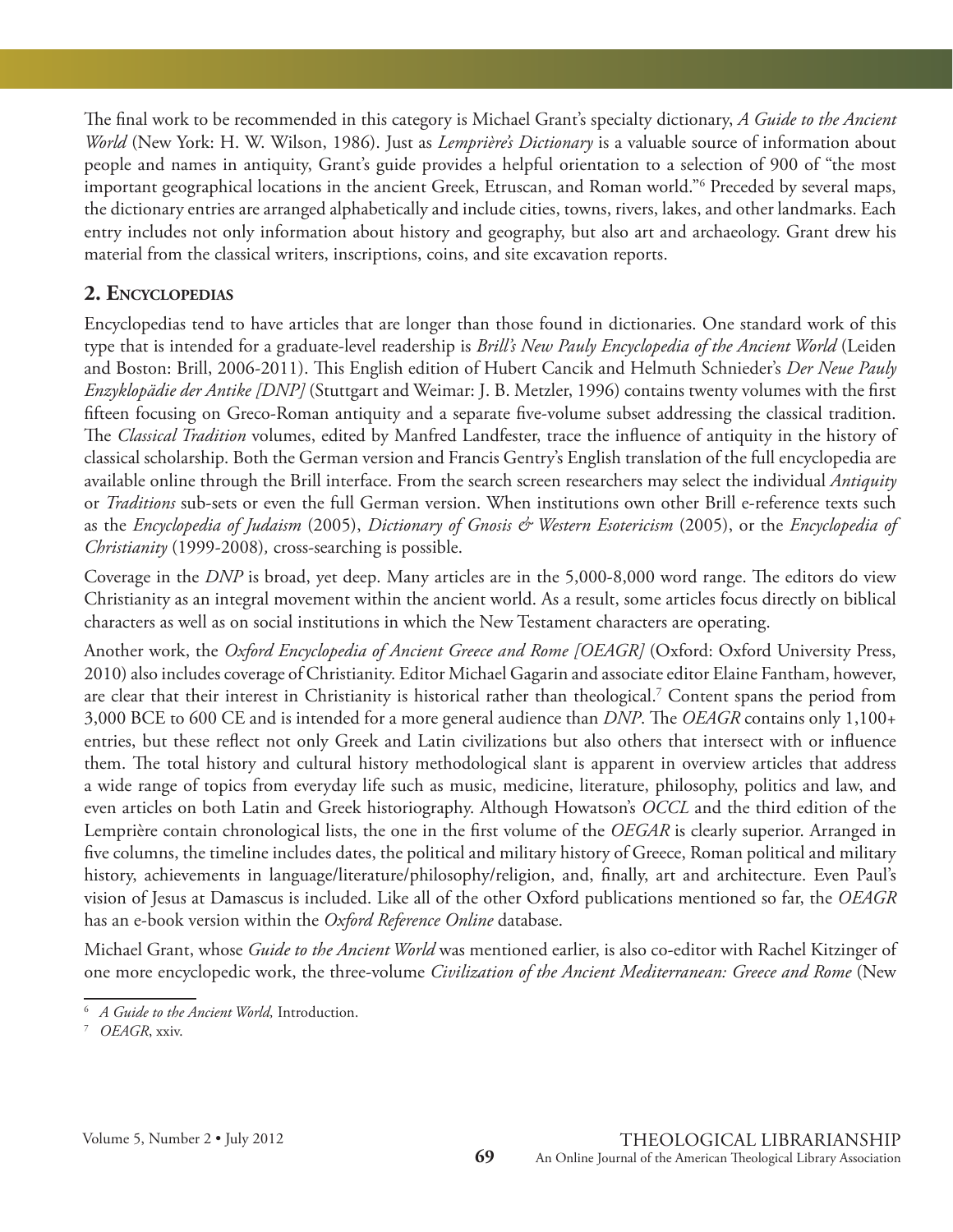York: Charles Scribner's Sons, 1988). This work differs from those that support a total history methodology by focusing more narrowly on the public and private lives of ancient Mediterranean peoples. For instance, there are entire sections on agriculture and food as well as women and family life. The ninety-seven essays in this collection were written by eighty-eight contributors. Each essay includes a short bibliography.

Two additional single-volume encyclopedias deserve mention. Matthew Bunson's *Encyclopedia of the Roman Empire* (New York: Facts on File, 1994) is the product of a single author. The choice of entries reflects Bunson's research interests and methodological outlook. The articles cover the time period from 59 BCE to 476 CE and tend to be brief, the longest only about 600 words. Unfortunately, they do not include bibliographies. Brunson relied on primary materials including the works of ancient historians, inscriptions, and the post-260 CE materials found in *The Prosopography of the Later Roman Empire* edited by A. H. M. Jones, J. R. Martindale, and J. Morris (Cambridge: Cambridge University Press, 1971-1992)*.* As a result, the encyclopedia is heavily weighted toward biographies of ancient Roman men and, at that, men who figure prominently in political and governmental history. There are a few articles on issues related to society, many of which include illustrations, such as the entry on the "toga." The strength of this work, though, is its short biographies of male figures.

By contrast, the *Encyclopedia of Ancient Greece* (New York and London: Routledge, 2006) edited by Nigel Wilson represents a much more comprehensive treatment of its subject matter. With approximately 475 articles written by 166 contributors, this book is an abridgment of Graham Speak's edited two-volume *Encyclopedia of Greece and the Hellenic Tradition* (London: Fitzroy Dearborn, 2000). Many articles appear unchanged or in shorter form. Nevertheless, a thematic list of entries indicates ample treatment of social history, cultural history, regions, religious history, economic history, and individuals, as well as the requisite political and military history. There are, however, no entries for "Christianity," "Jesus," or "Paul," though there is an article on "Jews." In short, despite Wilson's acknowledgment that Christianity had overtaken paganism by the 4th century in his "Introduction," in practice he appears to regard biblical studies and history as completely separate disciplines.

# **3. HANDBOOKS**

As opposed to encyclopedias where articles are arranged alphabetically, there are some fine handbooks on the classical world where articles are presented topically. One work in this category is the *Aufstieg und Niedergang der römischen Welt [ANRW]* (Berlin and New York: Walter de Gruyter, 1972 and ongoing), which translated means "The Rise and Fall of the Roman World." The ANRW, edited by Hildegard Temporini and Wolfgang Haase, currently includes thirty-seven volumes, many of which have multiple parts. There are approximately one hundred books in this set at the present time. It is organized into three series, one each for history from the 1) origins of Rome to the Republic, 2) the Principate, and 3) late antiquity. Only the first two series have volumes in print so far. The volumes in each series are further subdivided by major topics and include runs that are several volumes long for political history, the arts, law, religion, literature/language, and philosophy/science. The complexity of this organizational scheme requires that careful attention be paid to citations when referencing individual essays in this work. The articles themselves are written by contributors from thirty-five nations in a variety of modern languages including French, German, English, and Italian. Having access to the full set is extraordinarily valuable for the biblical historian. Although the *ANRW* itself is not available in e-format, an online index developed by Jim Riebel and Ross Scaife is available at http://www.cs.uky.edu/~raphael/scaife/anrw.html. This particular utility includes a chart of all the volumes published to date, presents alphabetical lists of articles by their respective language, and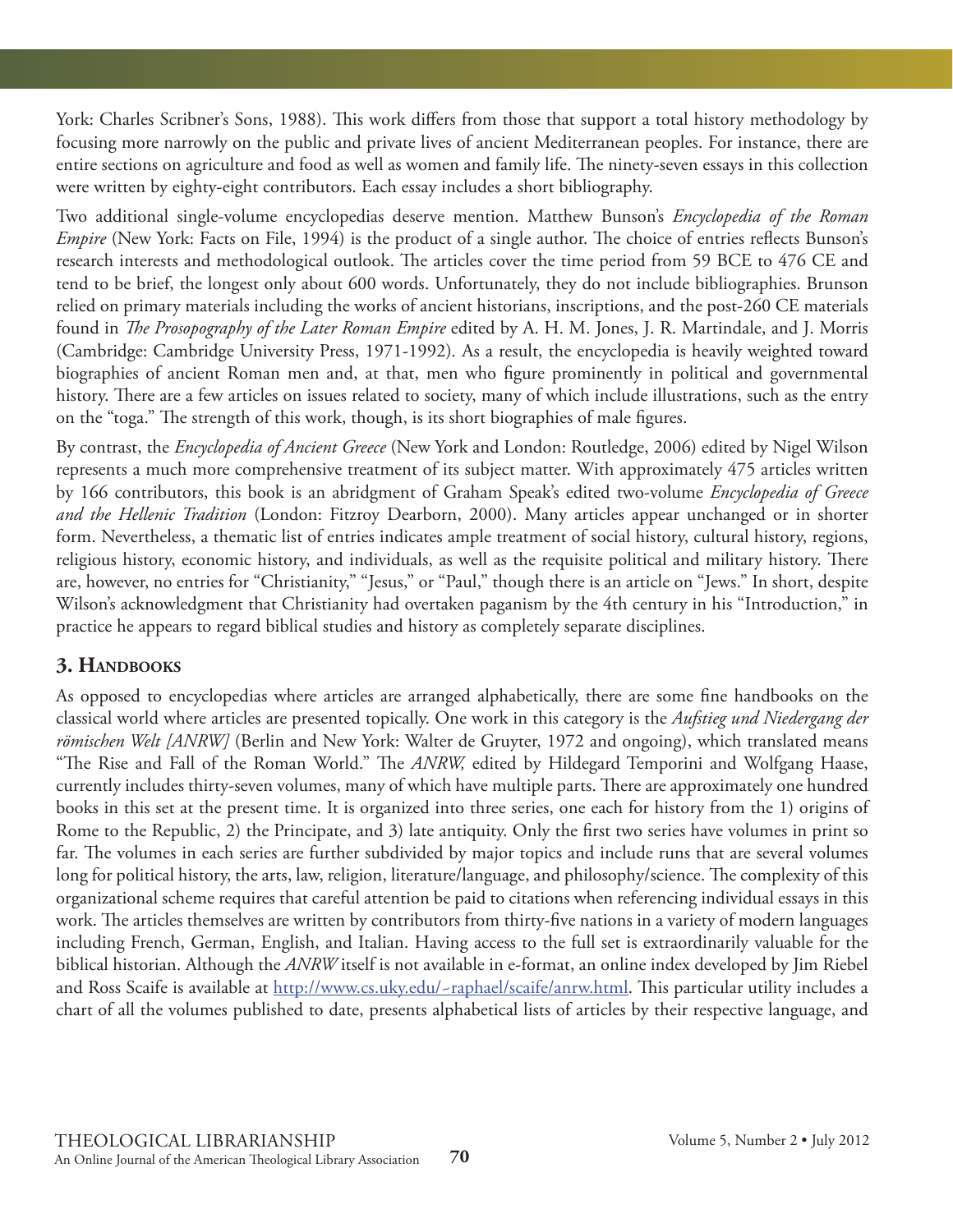accommodates key word searches of the article titles. This site does not provide a table of contents for each volume. Instead, that information is available via the Institute for the Classical Tradition at Boston University at http:// www.bu.edu/ict/anrw/pub/index.html. Individual articles within *ANRW* are lengthy, ranging between 6,000- 45,000 words. They represent many types of studies including thematic overviews of subjects, bibliographies, interpretive articles, and even critical research reports. To some extent, the *ANRW* functions like a journal rather than a simple handbook due to its comprehensive coverage and the many genres of articles included. In any event, this is a significant resource and should be on every theological reference librarian's radar.

In contrast to the sprawling *ANRW*, the *Handbook for Classical Research* (New York: Routledge, 2011) is a solid one-volume handbook on the classical world that is accessible to undergraduate students and beginning masters students. The work is available in both Kindle and print formats. David M. Schaps, the author, seeks to "offer an orientation that will allow the student to progress in the future independently."<sup>8</sup> The work contains seven parts under which individual topics are organized. Major categories include physical remains, the interdisciplinary nature of classical studies, written primary sources, and the history of scholarship. The bibliography is extensive and online resources are listed first, before print monographs and reference works.

A more specialized handbook, *Religions of the Ancient World: A Guide* (Cambridge, MA: Harvard University Press, 2004) edited by Sarah Iles Johnston, is not exclusively a handbook on Greece and Rome but includes both the ancient and classical periods. After two sections with twenty-two general essays, including overviews of the histories of specific regions and early Christianity, the balance of the book is divided into topics related to the practice of religion like "Divination and Prophecy" and "Rites of Passage." Under each of these headings there are articles representing religious practices in various regions, including Greece and Rome. An exhaustive subject index facilitates easy access to the rich material in this handbook.

#### **4. ONLINE INDEXING AND ABSTRACTING RESOURCES**

Several valuable general indexes in the field of classical studies are available in online formats. The most important database for classical scholars is *L'Année Philologique [APh]* (Villejuif: Société internationale de bibliographie classique, 2001-ongoing, http://www.annee-philologique.com). *APh* provides interfaces in a variety of languages, including English. Although its title gives the impression that *APh* is concerned with philological endeavors related to language and the history of classical texts, that is not the case. Instead it offers very expansive coverage of publications that address all aspects of Greek and Roman antiquity in the period from the second millennium BCE until approximately 800 CE. One must also not be mislead by the drop-down box for "full text" in the English version of the interface. *APh* does not contain PDF or HTML files. It only provides citations and, in some cases, brief abstracts of books, journal articles, and the collected papers of proceedings. The "full text" option simply allows one to search the entire *APh* database rather than just a portion, a search convention that carried over from the fact that the paper version had separate sections. It is important to note two additional things about *APh*. First, it is designed for the professional, so while there are citations to over 1,000 journals included, the editors have made a deliberate choice not to index books designed for general or popular readerships or textbooks. Second, within this database ancient author's names are generally rendered in their Latin versions, even if the author is Greek. The editors have provided a useful instruction and tips sheet to assist those who use this database.<sup>9</sup>

For theological libraries that are unable to subscribe to *APh*, a less comprehensive but free resource is *TOCS-IN*, *Tables of Contents of Journals of Interest to Classicists* (http://projects.chass.utoronto.ca/amphoras/tocs.html). Associated with the work of Marx R. Morstein, P.M.W. Mattheson, and Jacques Poucet, *TOCS-IN* indexes about

<sup>8</sup> *Handbook for Classical Research*, xiv.

<sup>9</sup> Instructions are available online (http://www.annee-philologique.com/files/user\_guide\_en.pdf).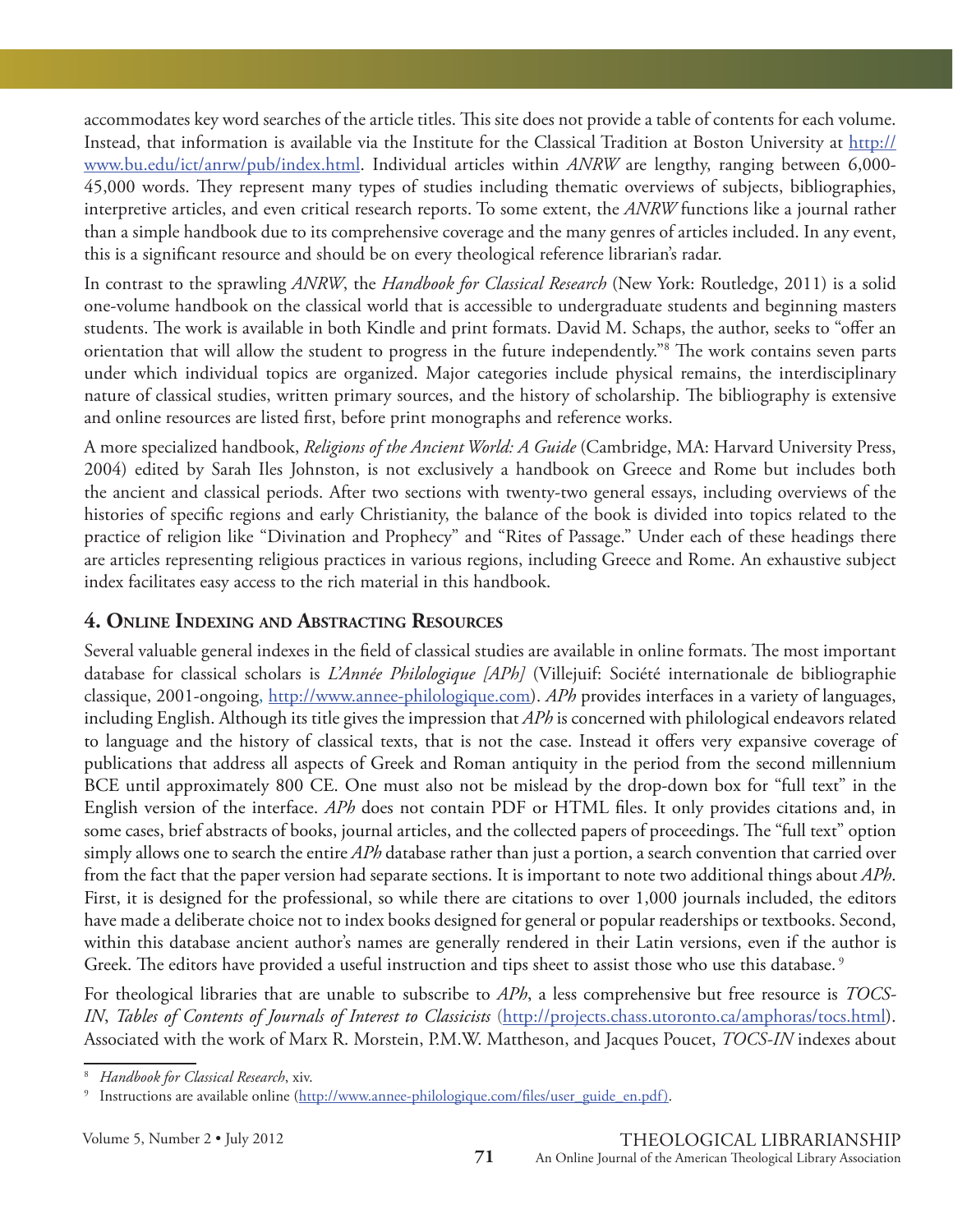200 journals,10 most of which are in *APh*. Although data entry for the project started in 1992 and has kept current to the present, information for journals prior to 1992 is now gradually being added. The pre-1992 items may be accessed by clicking a separate box on the search screen. Recently the project also began entering the tables of contents of edited books. Even though *TOCS-IN* is just shy of 200 journals and contains only a small portion of the material in *APh*, it reflects current publications more quickly. *APh* has a lag time of almost three years for publication and data entry while in some cases *TOCS-IN* lists titles of articles just a few weeks after their publication.

Another free resource, though only available with a German interface, is the *Gnomon Online* database (http://www. gnomon.ku-eichstaett.de/Gnomon/en/Gnomon.html) edited by Jürgen Maltiz and Gregor Weber and published by the Katholische Universität, Eichstätt, Germany. The German interface is easy for reference librarians to learn. Any German dictionary will help one to master the five or six important words needed to execute a search (*Suche*). Because resources in many languages are indexed, entering an English word in the search box will generate results. For instance, a keyword search for the English word "widow" returned thirty-nine items spanning the mid-1970's to 2011. Several were in English. The real beauty of this database is its ability to return results (and abstracts) for dissertations. The search for "widows," for example, located a University of Glasgow dissertation.

One other interesting, though very expensive, online index resource in the cognate field of archaeology is the *Archaeology Bibliography* (Munich, Germany: Biering and Brinkmann, 1956-ongoing, http://www.dyabola.de/ en/indexfrm.htm?page=http://www.dyabola.de/en/bases/bases.php). This resource is one of fifteen or so databases in the Dyabola interface and is otherwise known as the *Subject Catalog of the German Archaeological Institute*. Sometimes it is abbreviated *DAI* (*Deutsches Archäologische Institut*). The *DAI* contains over one-half-million citations for materials in books, book reviews, chapters, and journal articles from 1956 to the present day in a wide variety of European languages. The subjects covered in the *DAI* include classical archaeology, classical social and legal history, epigraphs, general classical history, and even archaeology of the Near East. Each database within the Dyabola collection, including the *DAI*, is available separately but is sold only to institutions, not individuals.

# **5. ONLINE FREE FULLTEXT JOURNAL CONTENT AND OTHER CONTENT SITES**

In the interest of brevity, five resources have been selected to demonstrate the quality of online resources that are available at no cost. Others may be discovered by searching the subject resource pages of libraries that support large classics departments.

The first is the *Bryn Mawr Classical Review [BMCR]* (http://bmcr.brynmawr.edu/archive.html) published by Bryn Mawr College. Available only online, it features about 20-25 reviews per month, each of which is 1,500-2,000 words in length. The *BMCR* has been in publication since 1990, and all issues are available in its archive. The search interface is not robust and only permits simple keyword searches, but free subscriptions to an e-mail notification service and an RSS feed that alert readers about new reviews are available. Readers may post responses to reviews via a blog.

The Classical Association of the Middle West and South grants free access to PDF versions of reviews published in the *Classical Journal [CJ]* from 2005-present (http://www.camws.org/CJ/reviews2007.php). The search function uses a controlled language of names obtained via the author and reviewer indices on the site and does not permit keyword searching. *CJ* features articles, notes, and reviews, along with sections on teaching Greek and Latin. Although the fulltext content of *CJ* is not available on this site, the abstracts are useful for pointing researchers in the right direction.

<sup>&</sup>lt;sup>10</sup> *TOCS-IN* employs standard abbreviations for the titles of journals. Users will need familiarity with them. An online list for many classical journal abbreviations is available on the TOCS-IN site at http://projects.chass.utoronto.ca/amphoras/revues.txt .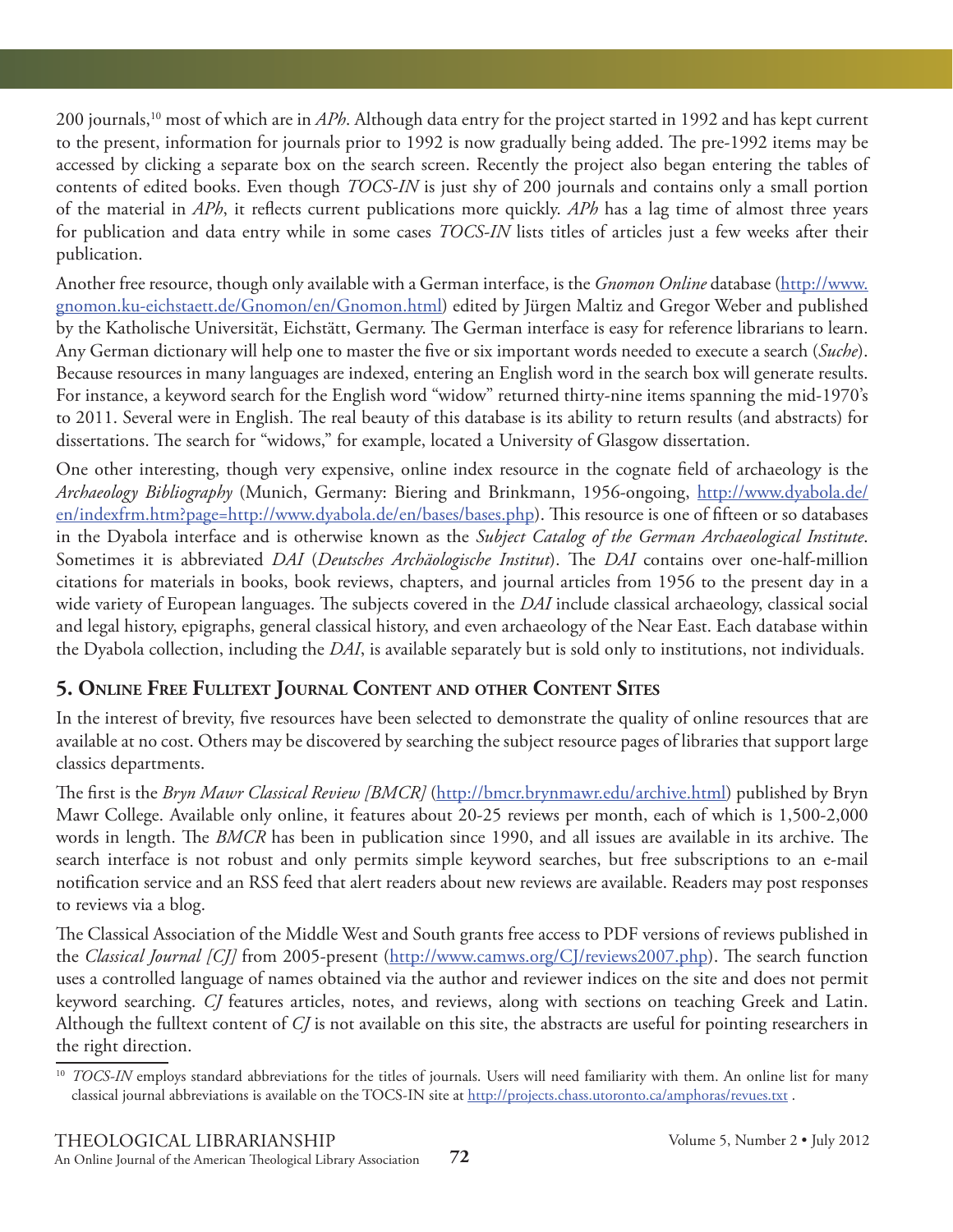The third free online site is Διοτίμα, which provides "Materials for the Study of Women and Gender in the Ancient World." Associated with the Stoa Consortium, it was created by Ross Scaife and Suzanne Bonefas. This is a gateway site, providing links to relevant web collections. These are presented in subject-specific lists. Although the biblical studies section is anemic, the list for art and images is strong and may be found at http://www.stoa.org/diotima/art.shtml.

Speaking of art, an excellent resource produced by the Classical Art and Research Center at the University of Oxford is the Beazley Archive (http://www.beazley.ox.ac.uk/). It provides thousands of images of Greek art, carved gems, vase inscriptions, and photographs of archeological sites. This online resource is essentially a collection of databases that may be searched individually based on specific criteria, such as shape, technique, or date, or that may be cross-searched from the main search box.

Finally, the Latin Library (http://www.latinlibrary.com) is another gateway site that provides links to classical journals, listings of classical associations, and even sites that publish collections of Latin texts. When it comes to Latin texts themselves, it does include an extensive number of its own. Translations are not offered, and users are cautioned that the Latin resources found on this site may not be from critical editions.

# **6. COLLECTIONS OF PRIMARY TEXTS**

For beginning students Craig A. Evans introduces classical studies by providing a ten-page list of ancient writers in his book *Ancient Texts for New Testament Studies: A Guide to the Background Literature* (Peabody, MA: Hendrickson, 2005).11 Each entry includes the name of the author, the date when he lived, and a line or two of description. Other tools for assisting undergraduate and masters level patrons to discover which ancient authors were contemporaries of early Christians are the unabridged second edition version of P. G. Glare's *Oxford Latin Dictionary* (Oxford: Clarendon Press, 2012) and Liddell and Scott's *Greek-English Lexicon*, ninth edition (Oxford: Oxford University Press, 1996). The front matter of these dictionaries includes listings of the ancient authors' names, dates, key abbreviations, and the short form of the titles of some of their works. These lists are more extensive than the one in Evans' monograph.

As for collections of primary texts themselves, Penguin provides affordable paperback English translations for the better known Greek and Latin writers. An inventory of available authors and works is found at http://www.penguin.com/. Penguin Classics are easy to read and have helpful introductions, but many were translated in the middle of the last century and could use some updating. Nonetheless, these serve well for those just beginning to explore classical writings.

Researchers with at least a smattering of Greek or Latin at advanced masters and beginning doctoral levels benefit from consulting the appropriate translations in the Loeb Classical Library series. These volumes are famous for their convenient palm-sized format, presentation of the original language and English translation side by side, and color coding. (Latin authors are bound in red; Greek in green.) The value of the Loeb collection for the fledgling scholar is tremendous. The side-by-side presentation of the material allows one to double check translations and the wider contexts and concepts when comparing these ancient texts with New Testament documents.

Scholars who are very comfortable using Greek and are at libraries that subscribe to *Thesaurus Linguae Graecae* [TLG] (Ivine: University of California, http://www.tlg.uci.edu/)<sup>12</sup> have access to a virtually complete digital collection of ancient Greek texts. Including materials from the eighth century BCE to the fifteenth century CE,

<sup>11</sup> *Ancient Texts for New Testament Studies,* 287-298.

<sup>&</sup>lt;sup>12</sup> As of 2011 an individual could purchase access for \$125/year.